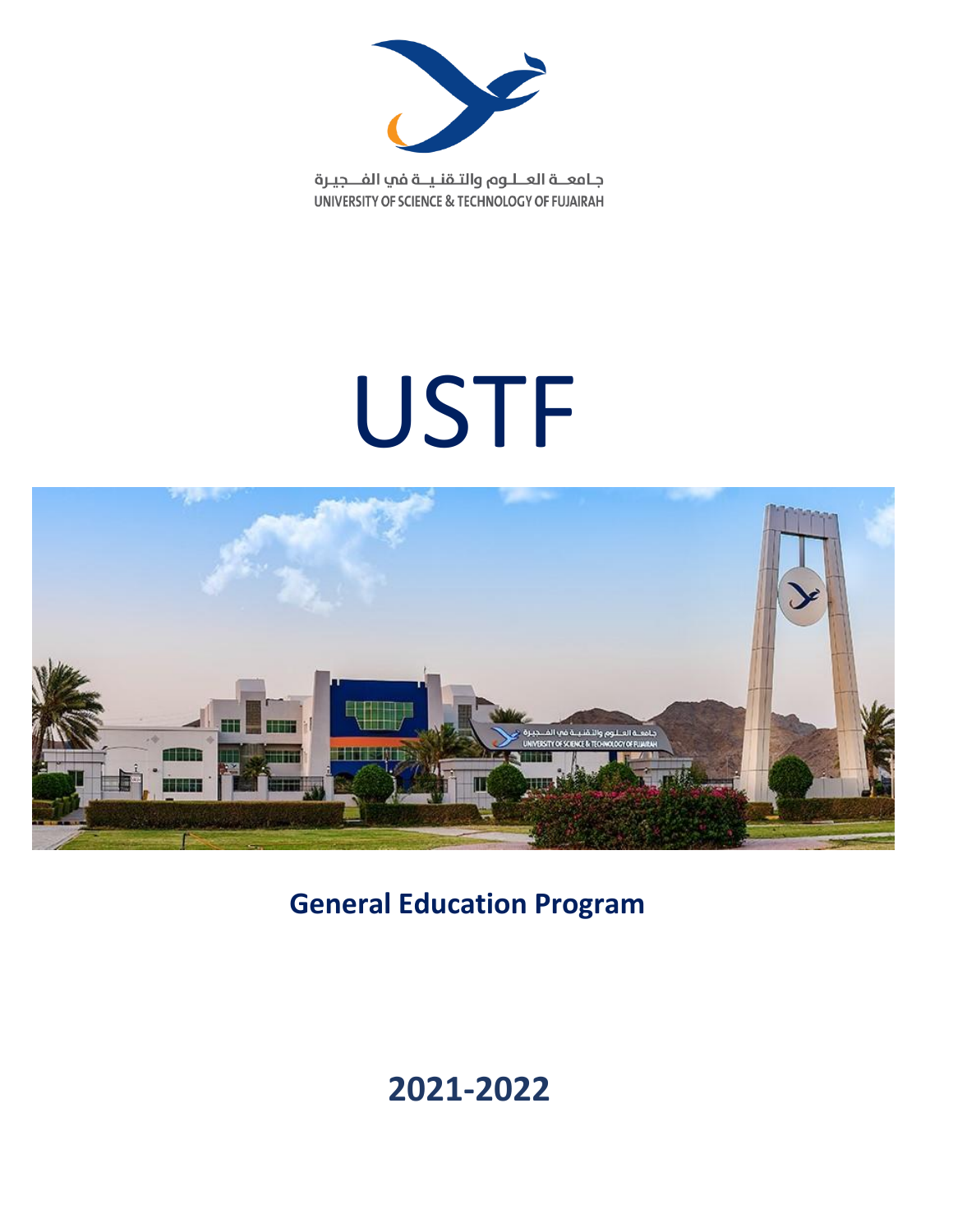### **General Education Program**

USTF has designed the General Education Program (GEP) based on its vision and educational philosophy. It aims at providing students with a variety of competencies associated with a wide range of university requirements intended to lay the ground for their future progress and development, academically as well as professionally. The main purpose of the GEP is to enable students to attain the fundamental broad base of knowledge, skills and competencies that a university educated graduate must have whatever their specific area of their specialization.

General education courses are designed to establish strong, intellectual foundation for all specializations. These courses develop skill acquisition in oral and written communication, information technology, innovation, quantitative analysis, critical thinking as well as certain aspects in the humanities, arts and natural sciences. The GEP also seeks to develop in the students' specific competencies pertinent to enjoying autonomy and responsibility for their learning, interaction with others, pursuing self-development and deploying what they have acquired in real-life situations.

The College of Humanities and Sciences (CHS) at USTF organizes offering of the General GEP, which is a vital component of higher education. Having such a Program will make both the required and elective courses relevant, rich and appropriate. In addition, these courses feature both originality and modernity.

#### **Program Objectives**

- Provide USTF students with core knowledge, values, attitudes and skills that will help them succeed in their studies, lives and careers.
- Enhance students' capacity for teamwork and leadership that will help them successfully guide the economic, social and cultural development of the UAE.
- Graduate students who know and value their religion and culture, and who are responsible citizens, while at the same time understand, appreciate and effectively participate in the multicultural diversity of the modern world.

#### **General Education Program Learning Outcomes**

On successful completion of the general education program the student will be able to:

#### **Knowledge**:

- 1. **Identify** key concepts and issues in languages, religion, history, society, environmental issues, and natural resources.
- 2. **Describe** knowledge of basic principles in statistics, information technology, critical thinking, and innovation, together with their applications.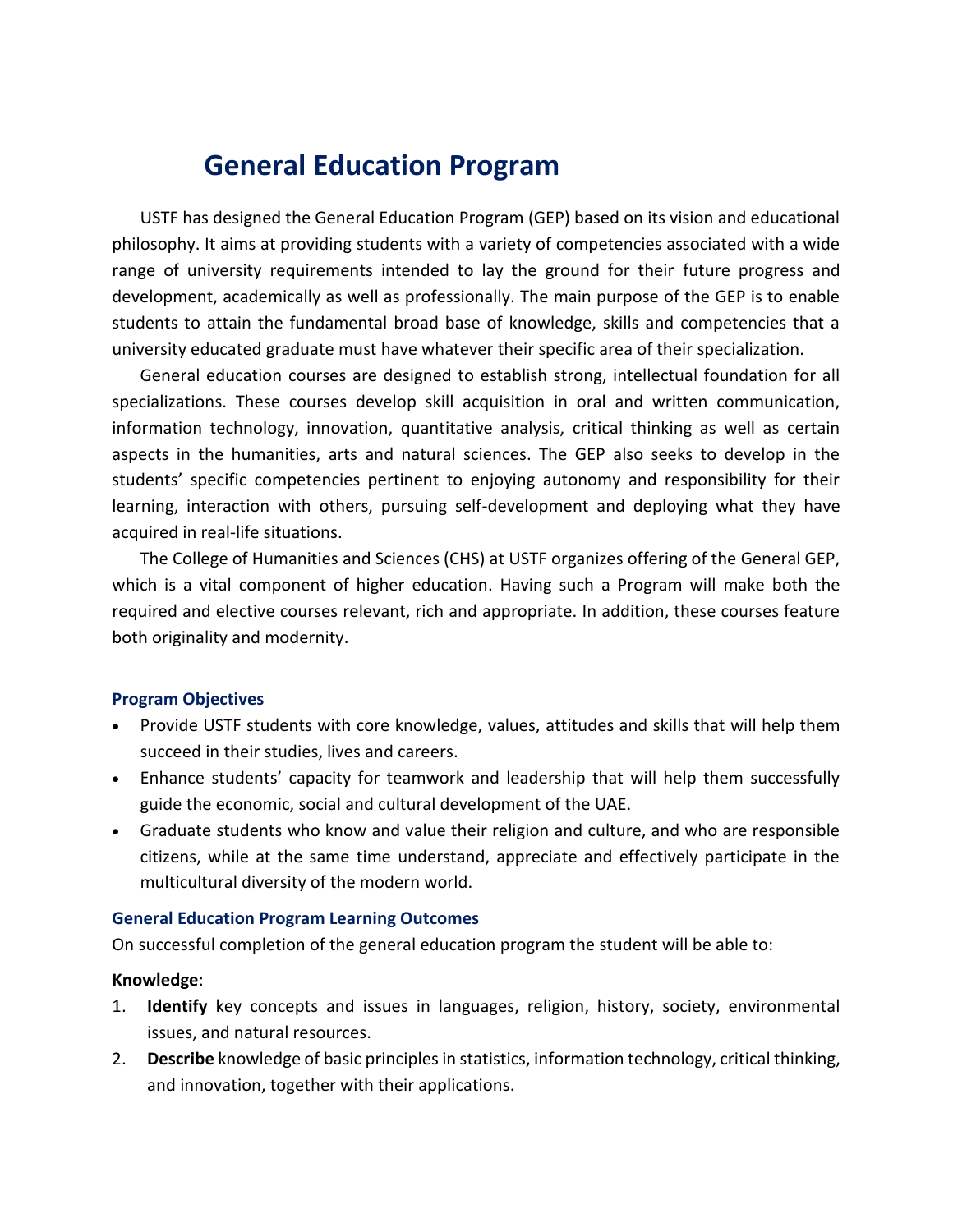3. **Discuss** the reasoning of behavioral, humanities, and art theories.

**Skills:**

- 4. **Use** the skills in communication effectively in written and spoken Arabic and English languages.
- 5. **Analyze** issues, ideas, and events comprehensively before forming a conclusion.
- 6. **Demonstrate** the need for acquiring, sharing, analyzing assessment, and use of information effectively, ethically and legally.
- 7. **Apply** knowledge from experiences in multiple disciplines to new, complex situations and decision making.
- 8. **Develop** skills in critical thinking, solve problems and exploring innovative practices for understanding the impact of technology on the society.

#### **Competence:**

- 9. **Interpret** and present quantitative data to comprehend multiple perspectives and formulate effective actions.
- 10. **Set** team objectives and take responsibility for team performance to achieve future needs and shared goals.
- 11. **Attach** to the fast development of the modern societies, smart cities, artificial intelligence and modern technologies.
- 12. **Explain** the core concepts of sustainable management from local to regional to global viewpoints.

|               | QF Strands (level 7)                                                                                                                                                                                                                                                                  |              |   |   |   |   |   |                        |   |    |    |    |
|---------------|---------------------------------------------------------------------------------------------------------------------------------------------------------------------------------------------------------------------------------------------------------------------------------------|--------------|---|---|---|---|---|------------------------|---|----|----|----|
|               |                                                                                                                                                                                                                                                                                       |              |   |   |   |   |   | <b>PLO<sub>s</sub></b> |   |    |    |    |
|               |                                                                                                                                                                                                                                                                                       | 1            | 2 | 3 | 4 | 5 | 6 | 8                      | 9 | 10 | 11 | 12 |
| Knowledge     | Specialized factual and theoretical knowledge and<br>an understanding of the boundaries in a field of<br>work or discipline, encompassing a broad and<br>coherent body of knowledge and concepts, with<br>substantive depth in the underlying principles and<br>theoretical concepts. |              |   |   |   |   |   |                        |   |    |    |    |
|               | An understanding of allied knowledge and theories<br>in related fields of work or disciplines and in the<br>case of professional disciplines including related<br>regulations, standards, codes, and conventions.                                                                     |              |   |   |   |   |   |                        |   |    |    |    |
|               | Understanding of critical approach to the creation<br>and compilation of a systematic and coherent body<br>of knowledge and concepts gained from a range of<br>source.                                                                                                                |              |   |   |   |   |   |                        |   |    |    |    |
|               | A comprehensive understanding of critical analysis,<br>research systems and methods and evaluative<br>problem-solving techniques.                                                                                                                                                     |              |   |   |   |   |   |                        |   |    |    |    |
|               | Familiarity with sources of current and new<br>research and knowledge with integration of<br>concepts from outside fields.                                                                                                                                                            | $\checkmark$ |   |   |   |   |   |                        |   |    |    |    |
| <b>Skills</b> | Technical, creative and analytical skills appropriate<br>to solving specialized problems using evidentiary                                                                                                                                                                            |              |   |   |   |   |   |                        |   |    |    |    |

#### **PLOs and QF** *Emirates*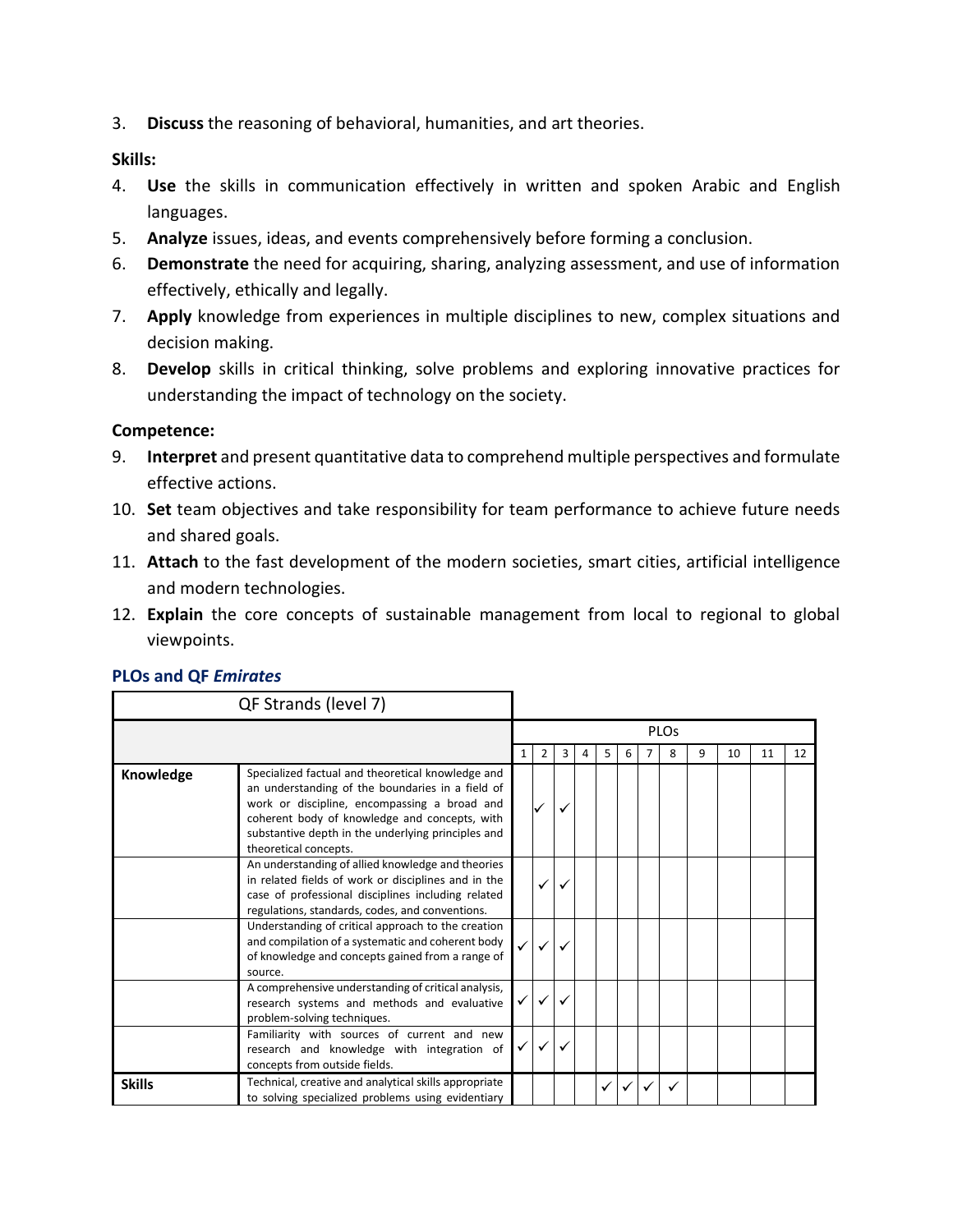|                       | and procedural based processes in predictable and                                                |  |              |   |   |   |   |   |   |  |
|-----------------------|--------------------------------------------------------------------------------------------------|--|--------------|---|---|---|---|---|---|--|
|                       | new contexts that include devising and sustaining                                                |  |              |   |   |   |   |   |   |  |
|                       | arguments associated with a field of work or                                                     |  |              |   |   |   |   |   |   |  |
|                       | discipline.                                                                                      |  |              |   |   |   |   |   |   |  |
|                       | Evaluating, selecting and applying appropriate                                                   |  | $\checkmark$ | ✓ | ✓ | ✓ |   |   |   |  |
|                       | methods, procedures or techniques in processes of                                                |  |              |   |   |   |   |   |   |  |
|                       | investigation towards identified solutions.                                                      |  |              |   |   |   |   |   |   |  |
|                       | Evaluating and implementing appropriate research                                                 |  |              |   | ✓ | ✓ |   |   |   |  |
|                       | tools and strategies associated with the field of                                                |  |              |   |   |   |   |   |   |  |
|                       | work or discipline.<br>highly developed advanced communication and                               |  |              |   |   |   |   |   |   |  |
|                       | information technology skills to present, explain                                                |  | ✓            |   |   | ✓ |   |   |   |  |
|                       | and/or critique complex and unpredictable matters                                                |  |              |   |   |   |   |   |   |  |
|                       | Can take responsibility for developing innovative                                                |  |              |   |   |   |   |   |   |  |
| <b>Aspects of</b>     | and advanced approaches to evaluating and                                                        |  |              |   |   |   |   |   |   |  |
| Competence            | managing complex and unpredictable work                                                          |  |              |   |   |   | ✓ | ✓ |   |  |
| 1. Autonomy and       | procedures and processes,                                                                        |  |              |   |   |   |   |   |   |  |
| <b>Responsibility</b> | resources or learning.                                                                           |  |              |   |   |   |   |   |   |  |
|                       | Can manage technical, supervisory or design                                                      |  |              |   |   |   |   |   |   |  |
|                       | processes in unpredictable, unfamiliar and varying                                               |  |              |   |   |   | ✓ | ✓ |   |  |
|                       | contexts.                                                                                        |  |              |   |   |   |   |   |   |  |
|                       | Can work creatively and/or effectively as an                                                     |  |              |   |   |   |   |   |   |  |
|                       | individual, in team leadership, managing contexts,                                               |  |              |   |   |   | ✓ | ✓ |   |  |
|                       | across technical or professional activities.                                                     |  |              |   |   |   |   |   |   |  |
|                       | Can express an internalized, personal view, and                                                  |  |              |   |   |   |   |   |   |  |
|                       | accept responsibility to society at large and to                                                 |  |              |   |   |   | ✓ | ✓ |   |  |
|                       | socio-cultural norms and relationships.                                                          |  |              |   |   |   |   |   |   |  |
| 2. Role in            | Can function with full autonomy in technical and                                                 |  |              |   |   |   |   |   |   |  |
|                       | supervisory contexts and adopt paraprofessional                                                  |  |              |   |   |   |   |   | ✓ |  |
| <b>Context</b>        | roles with little guidance.                                                                      |  |              |   |   |   |   |   |   |  |
|                       | Can take responsibility for the setting and                                                      |  |              |   |   |   |   |   |   |  |
|                       | achievement of group or individual outcomes and                                                  |  |              |   |   |   |   |   |   |  |
|                       | for the management and supervision of the work                                                   |  |              |   |   |   |   |   | ✓ |  |
|                       | of others or self in the case of a specialization in                                             |  |              |   |   |   |   |   |   |  |
|                       | field of work or discipline.                                                                     |  |              |   |   |   |   |   |   |  |
|                       | Can participate in peer relationships with qualified                                             |  |              |   |   |   |   |   | ✓ |  |
|                       | practitioners and lead multiple, complex groups.                                                 |  |              |   |   |   |   |   |   |  |
|                       | Can take responsibility for managing<br>the                                                      |  |              |   |   |   |   |   | ✓ |  |
|                       | professional development and direct mentoring of                                                 |  |              |   |   |   |   |   |   |  |
|                       | individuals and groups.                                                                          |  |              |   |   |   |   |   |   |  |
| 3.Self-               | Can self-evaluate and take responsibility for<br>contributing to professional<br>practice<br>and |  |              |   |   |   |   |   |   |  |
| <b>Development</b>    | undertake regular professional development and/                                                  |  |              |   |   |   |   |   |   |  |
|                       | or further learning.                                                                             |  |              |   |   |   |   |   |   |  |
|                       | Can manage learning tasks independently and                                                      |  |              |   |   |   |   |   |   |  |
|                       | professionally, in complex and sometimes                                                         |  |              |   |   |   |   |   |   |  |
|                       | unfamiliar learning contexts.                                                                    |  |              |   |   |   |   |   |   |  |
|                       |                                                                                                  |  |              |   |   |   |   |   |   |  |
|                       | Can contribute to and observe ethical standards.                                                 |  |              |   |   |   |   |   |   |  |

#### **Compulsory Courses Contributions to the PLOs**

| <b>Program Learning Outcomes</b>                                                                                                                                     | <b>Health</b><br>and<br><b>Sciences</b> | Information and<br><b>Emerging</b><br><b>Technologies</b> | <b>Humanities</b><br>and<br><b>Society</b> |
|----------------------------------------------------------------------------------------------------------------------------------------------------------------------|-----------------------------------------|-----------------------------------------------------------|--------------------------------------------|
| <b>PLO1. Identify</b> key concepts and issues in languages,<br>religion, history, society, environmental issues, and natural<br>resources.                           |                                         |                                                           |                                            |
| <b>PLO2. Describe</b> knowledge of basic principles in statistics,<br>information technology, critical thinking and innovation,<br>together with their applications. |                                         |                                                           |                                            |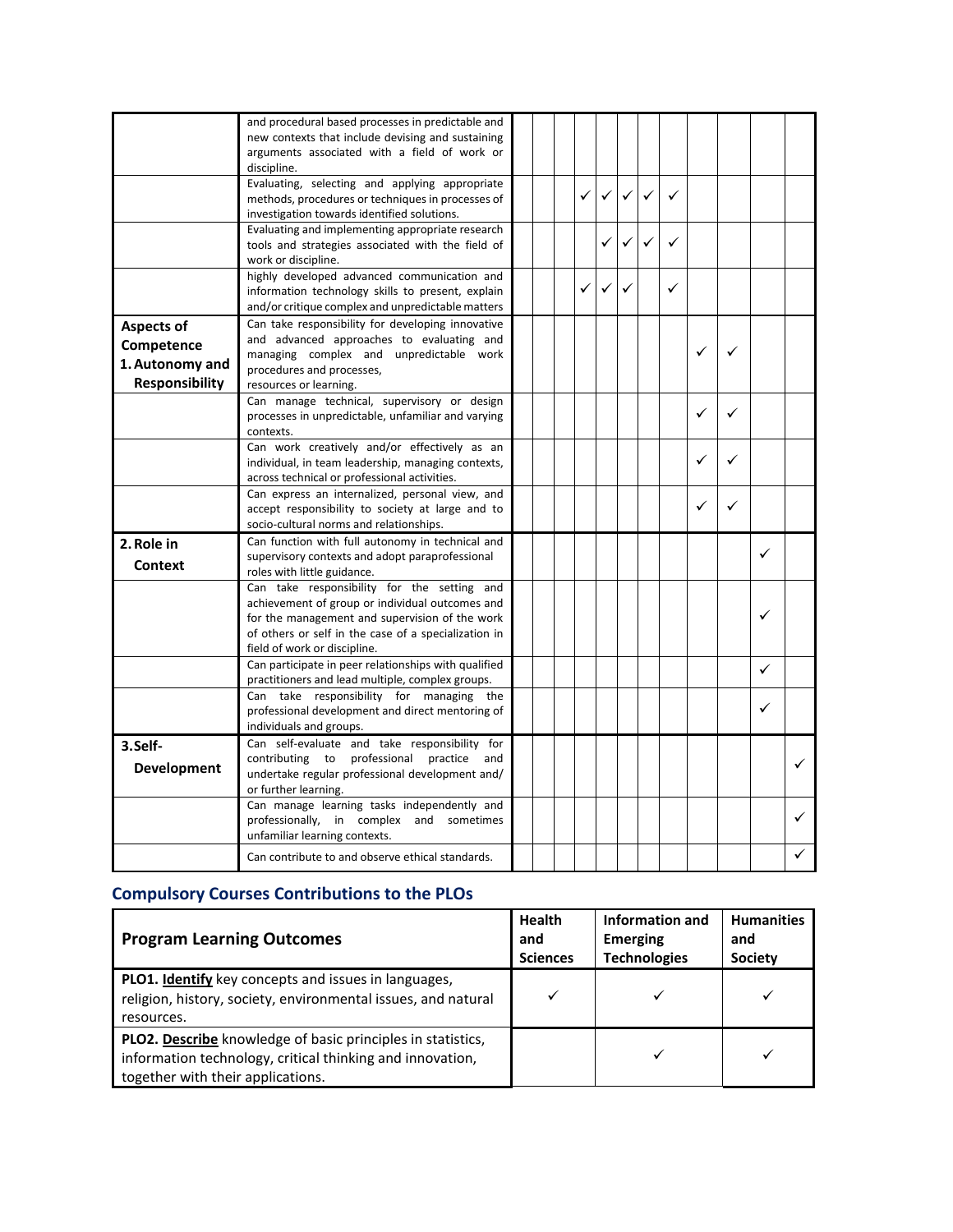| PLO3. Discuss the reasoning of behavioral, humanities, and     |  |  |
|----------------------------------------------------------------|--|--|
| art theories.                                                  |  |  |
| PLO4. Use the skills in communication effectively in written   |  |  |
| and spoken Arabic and English languages.                       |  |  |
| PLO5. Analyze issues, ideas, and events comprehensively        |  |  |
| before forming a conclusion.                                   |  |  |
| PLO6. Demonstrate the need for acquiring, sharing,             |  |  |
| analyzing assessment, and use of information effectively,      |  |  |
| ethically and legally.                                         |  |  |
| PLO7. Apply knowledge from experiences in multiple             |  |  |
| disciplines to new, complex situations and decision making.    |  |  |
| PLO8. Develop skills in critical thinking, solve problems, and |  |  |
| exploring innovative practices for understanding the impact    |  |  |
| of technology on the society.                                  |  |  |
| <b>PLO9. Interpret</b> and present quantitative data to        |  |  |
| comprehend multiple perspectives and formulate effective       |  |  |
| actions.                                                       |  |  |
| PLO10. Set team objectives and take responsibility for team    |  |  |
| performance to achieve future needs and shared goals.          |  |  |
| PLO11. Attach to the fast development of the modern            |  |  |
| societies, smart cities, artificial intelligence and modern    |  |  |
| technologies.                                                  |  |  |
| PLO12. Explain the core concepts of sustainable                |  |  |
| management from local to regional to global viewpoints.        |  |  |

#### **Elective Courses Contributions to the PLOs**

| <b>Program Learning Outcomes</b>                              | <b>Health</b><br>and<br><b>Sciences</b> | <b>Information and</b><br><b>Emerging</b><br><b>Technologies</b> | <b>Humanities</b><br>and<br><b>Society</b> |
|---------------------------------------------------------------|-----------------------------------------|------------------------------------------------------------------|--------------------------------------------|
| PLO1. Identify key concepts and issues in languages,          |                                         |                                                                  |                                            |
| religion, history, society, environmental issues, and natural |                                         |                                                                  |                                            |
| resources.                                                    |                                         |                                                                  |                                            |
| PLO2. Describe knowledge of basic principles in statistics,   |                                         |                                                                  |                                            |
| information technology and critical thinking and innovation,  |                                         |                                                                  |                                            |
| together with their applications.                             |                                         |                                                                  |                                            |
| PLO3. Discuss the reasoning of behavioral, humanities, and    |                                         |                                                                  |                                            |
| art theories.                                                 |                                         |                                                                  |                                            |
| PLO4. Use the skills in communication effectively in written  |                                         |                                                                  |                                            |
| and spoken Arabic and English languages.                      |                                         |                                                                  |                                            |
| PLO5. Analyze issues, ideas, and events comprehensively       |                                         |                                                                  |                                            |
| before forming a conclusion.                                  |                                         |                                                                  |                                            |
| PLO6. Demonstrate the need for acquiring, sharing,            |                                         |                                                                  |                                            |
| analyzing assessment, and use of information effectively,     |                                         |                                                                  |                                            |
| ethically and legally.                                        |                                         |                                                                  |                                            |
| PLO7. Apply knowledge from experiences in multiple            |                                         |                                                                  |                                            |
| disciplines to new, complex situations and decision making.   |                                         |                                                                  |                                            |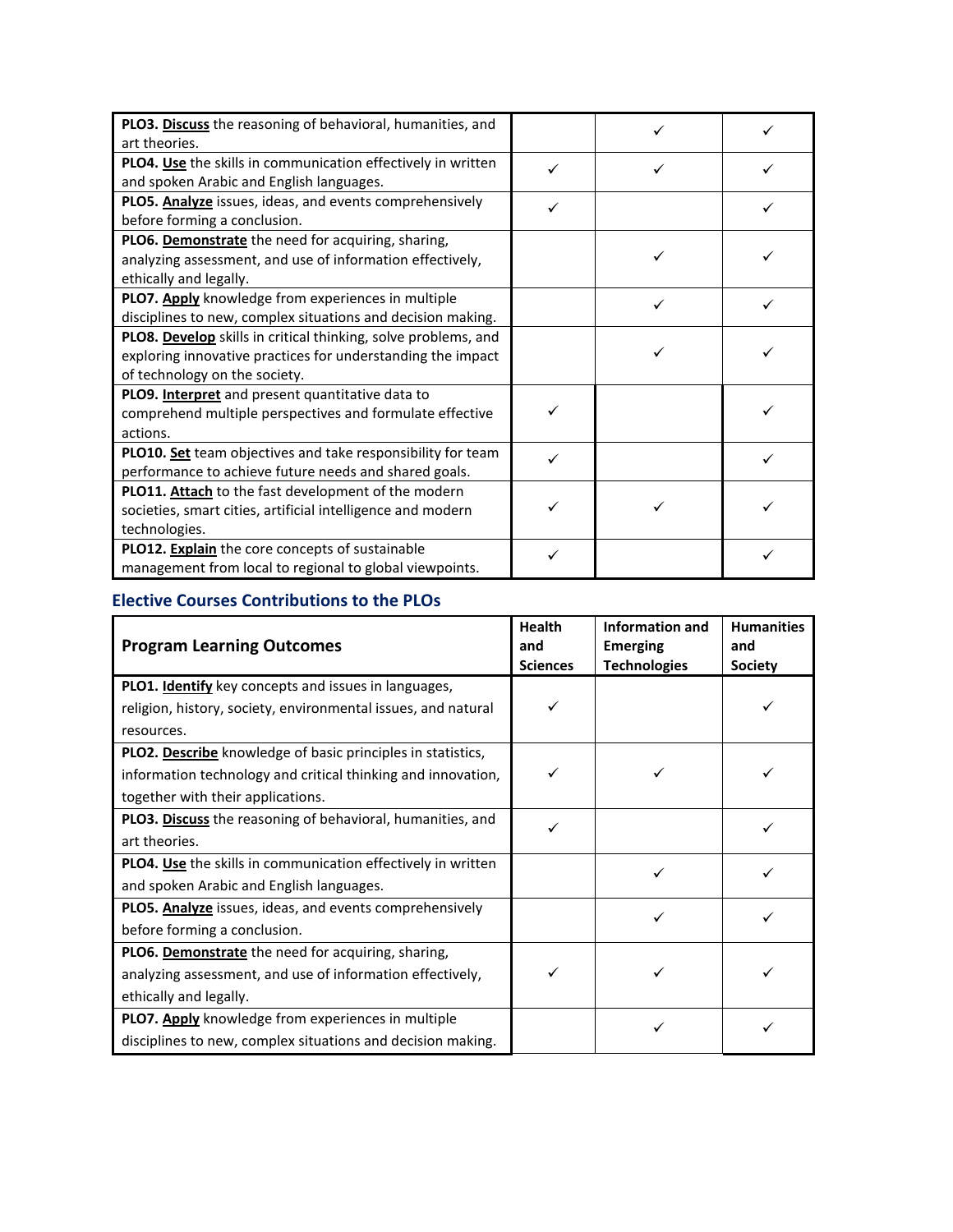| PLO8. Develop skills in critical thinking, solve problems and |  |  |
|---------------------------------------------------------------|--|--|
| exploring innovative practices for understanding the impact   |  |  |
| of technology on the society.                                 |  |  |
| PLO9. Interpret and present quantitative data to              |  |  |
| comprehend multiple perspectives and formulate effective      |  |  |
| actions.                                                      |  |  |
| PLO10. Set team objectives and take responsibility for team   |  |  |
| performance to achieve future needs and shared goals.         |  |  |
| <b>PLO11. Attach</b> to the fast development of the modern    |  |  |
| societies, smart cities, artificial intelligence and modern   |  |  |
| technologies.                                                 |  |  |
| PLO12. Explain the core concepts of sustainable               |  |  |
| management from local to regional to global viewpoints.       |  |  |

#### **Offered General Education Courses**

Every USTF student is required to complete 24 credit hours in courses independently of their specialization. The courses covering the following areas: Health and Sciences, Information and Emerging Technologies and Humanities and Society. The CHS is responsible for offering 15 credit hours of university compulsory courses, listed in the table below, and 9 credit hours of university electives courses to be chosen from wide variety of general education courses.

| List of the university compulsory courses (15 credit hours) |  |
|-------------------------------------------------------------|--|
|-------------------------------------------------------------|--|

| <b>Course Code</b> | <b>Course Name</b>                    |                                      |              |
|--------------------|---------------------------------------|--------------------------------------|--------------|
|                    | <b>English</b>                        | عربى                                 | <b>Hours</b> |
| <b>ISL111</b>      | Islamic Culture (For Arabs)           | الثقافة الإسلامية (الطلبة العرب)     | 3            |
| <b>ISL112</b>      | Islamic Culture (For Non-Arabs)       | الثقافة الإسلامية (الطلبة غير العرب) | 3            |
| <b>EMS111</b>      | <b>Emirates Society (Arabic)</b>      | مجتمع الإمارات (باللغة العربية)      | 3            |
| <b>EMS112</b>      | <b>Emirates Society (English)</b>     | مجتمع الإمار ات (باللغة الإنجليز ية) | 3            |
| <b>ENG111</b>      | <b>English Communication Skills</b>   | مهار ات الاتصال باللغة الإنجليزية    | 3            |
|                    | <b>Communication Skills in Arabic</b> | مهار ات الاتصال باللغة العر ببة      | 3            |
| <b>ARB111</b>      | Language (For Arabs)                  | (للطلبة العرب)                       |              |
| <b>ARB112</b>      | <b>Communication Skills in Arabic</b> | مهار ات الاتصال باللغة العر ببة      |              |
|                    | Language (For Non-Arabs)              | (للطلبة غير العرب)                   |              |
| <b>IES111</b>      | Innovation, Entrepreneurship and      | الابتكار وريادة الأعمال والاستدامة   | 3            |
|                    | Sustainability (Arabic)               | (باللغة العر بية)                    |              |
| <b>IES112</b>      | Innovation, Entrepreneurship and      | الابتكار وريادة الأعمال والاستدامة   |              |
|                    | Sustainability (English)              | (باللغة الإنجليز ية)                 |              |

The university electives general education courses are categorized into three groups. Students are required to choose 3 university elective courses (9 credit hours) from these groups (one course of each group):

- Health and Sciences
- Information and Emerging Technologies
- Humanities and Society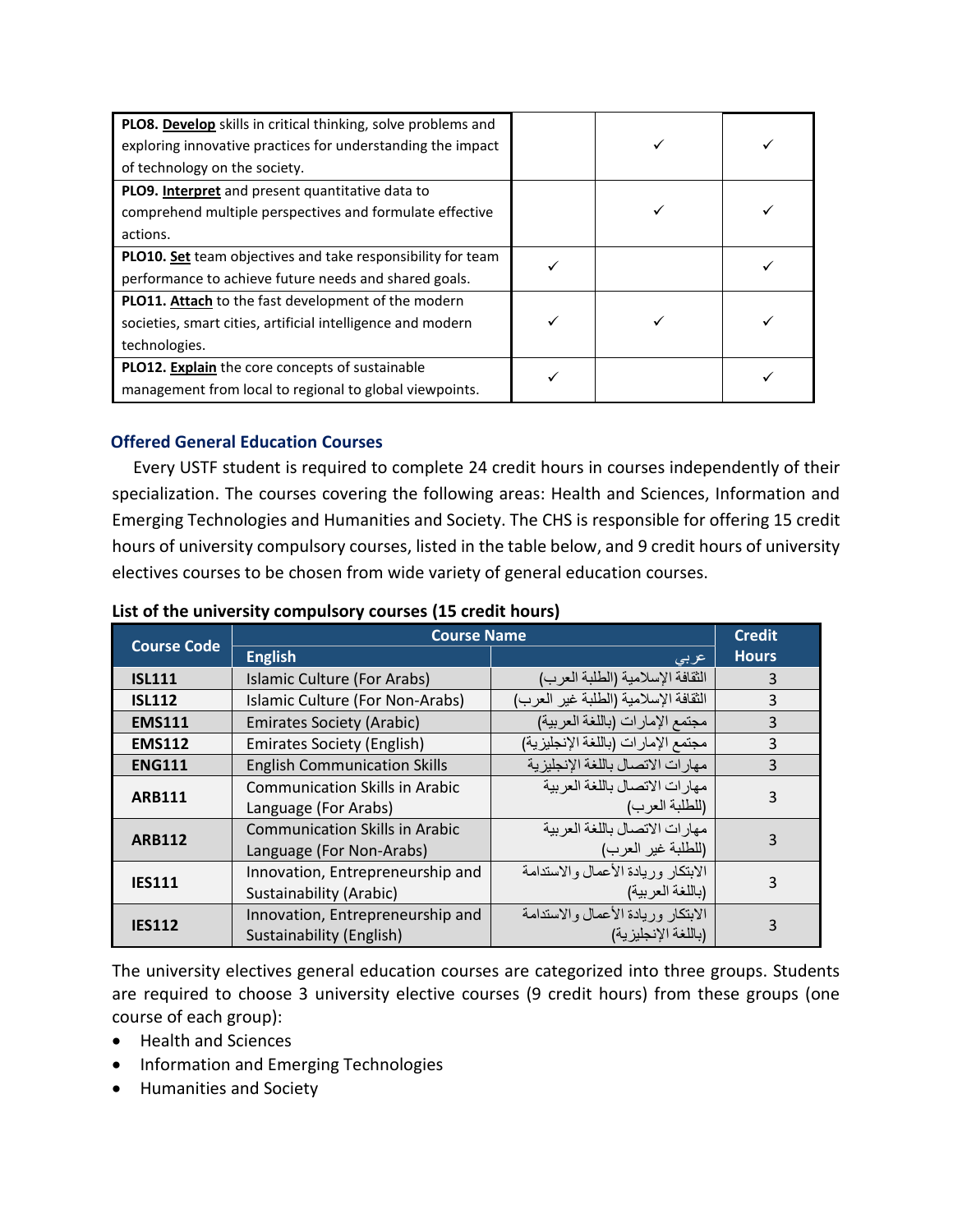Colleges can remove some electives to avoid studying almost the same scientific content in two courses with different names; one is a general education course and the other is a course in the study plan of an academic program offered by such colleges.

|                | <b>Course Name</b><br><b>Course Code</b>         |                              |       |
|----------------|--------------------------------------------------|------------------------------|-------|
|                | <b>English</b>                                   | عربى                         | hours |
| <b>NUT111</b>  | <b>Fundamentals of Human Nutrition</b>           | أساسيات التغذية              | 3     |
| <b>ORH211</b>  | Oral Health                                      | صحة الفم                     | 3     |
| <b>AID111</b>  | <b>First Aid</b>                                 | الإسعافات الأولية            | 3     |
| <b>RES211</b>  | <b>Research Methodology</b>                      | مناهج البحث                  | 3     |
| <b>ISH111</b>  | History of Science in Islam                      | تاريخ العلوم عند المسلمين    | 3     |
| <b>STA111</b>  | Statistics (Arabic)                              | الإحصاء (باللغة العربية)     | 3     |
| <b>STA112</b>  | Statistics (English)                             | الإحصاء (باللغة الإنجليزية)  | 3     |
| <b>AST 211</b> | Astronomy                                        | اأفأك                        | 3     |
| <b>PHY111</b>  | <b>General Physics</b>                           | الفيز ياء العامة             | 3     |
| <b>BIO111</b>  | <b>General Biology</b>                           | الأحباء العامة               | 3     |
| <b>CHM 111</b> | <b>General Chemistry</b>                         | الكبمباء العامة              | 3     |
| <b>GEO111</b>  | <b>General Geology</b>                           | الجيو لوجيا العامة           | 3     |
| <b>MTH111</b>  | Introduction to University<br><b>Mathematics</b> | مدخل إلى الر ياضيات الجامعية | 3     |

#### **1. Health and Sciences (3 Cr. Hrs.)**

#### **2. Information and Emerging Technologies (3 Cr. Hrs.)**

| <b>Course Code</b> | <b>Course Name</b>                                 |                                                          |                           |
|--------------------|----------------------------------------------------|----------------------------------------------------------|---------------------------|
|                    | <b>English</b>                                     | عربى                                                     | hours                     |
| <b>INF212</b>      | Introduction to Information<br>Systems             | مدخل إلى نظم المعلومات                                   | 3                         |
| <b>INT211</b>      | <b>Internet Concepts</b>                           | مفاهيم الإنترنت                                          | 3                         |
| <b>SOC211</b>      | Modern Technology and Society                      | التكنولوجيا الحديثة والمجتمع                             | 3                         |
| <b>INF 211</b>     | <b>Information Society</b>                         | مجتمع المعلومات                                          | 2 Theory +<br>2 Practical |
| <b>COM111</b>      | IT Fundamentals (Arabic)                           | تطبيقات في الحاسوب (باللغة العربية)                      | 2 Theory +<br>2 Practical |
| <b>COM111</b>      | IT Fundamentals (English)                          | تطبيقات في الحاسوب (باللغة الإنجليزية)                   | 2 Theory +<br>2 Practical |
| <b>EDT211</b>      | <b>Educational Technology</b>                      | تكنولوجيا التعليم                                        | 3                         |
| <b>ETH111</b>      | <b>Academic and Technological</b><br><b>Ethics</b> | الأخلاقيات الأكاديمية و التكنو لو جية                    | 3                         |
| <b>ART 211</b>     | Introduction to Digital<br>Photography             | مدخل إلى التصوير الرقمي                                  | 3                         |
| <b>GIS211</b>      | <b>Applications of Remote Sensing</b><br>and GIS   | تطبيقات الاستشعار عن بُعد ونُظُم<br>المعلومات الجغر افية | 3                         |
| <b>DEG111</b>      | <b>Digital Marketing</b>                           | التسويق الرقمي                                           | 3                         |
| <b>CGR111</b>      | Introduction to Graphic Design                     | مدخل إلى التصميم الجر افيكي                              | 3                         |
| <b>FIR111</b>      | The Fourth Industrial Revolution                   | الثورة الصناعية الرابعة                                  | 3                         |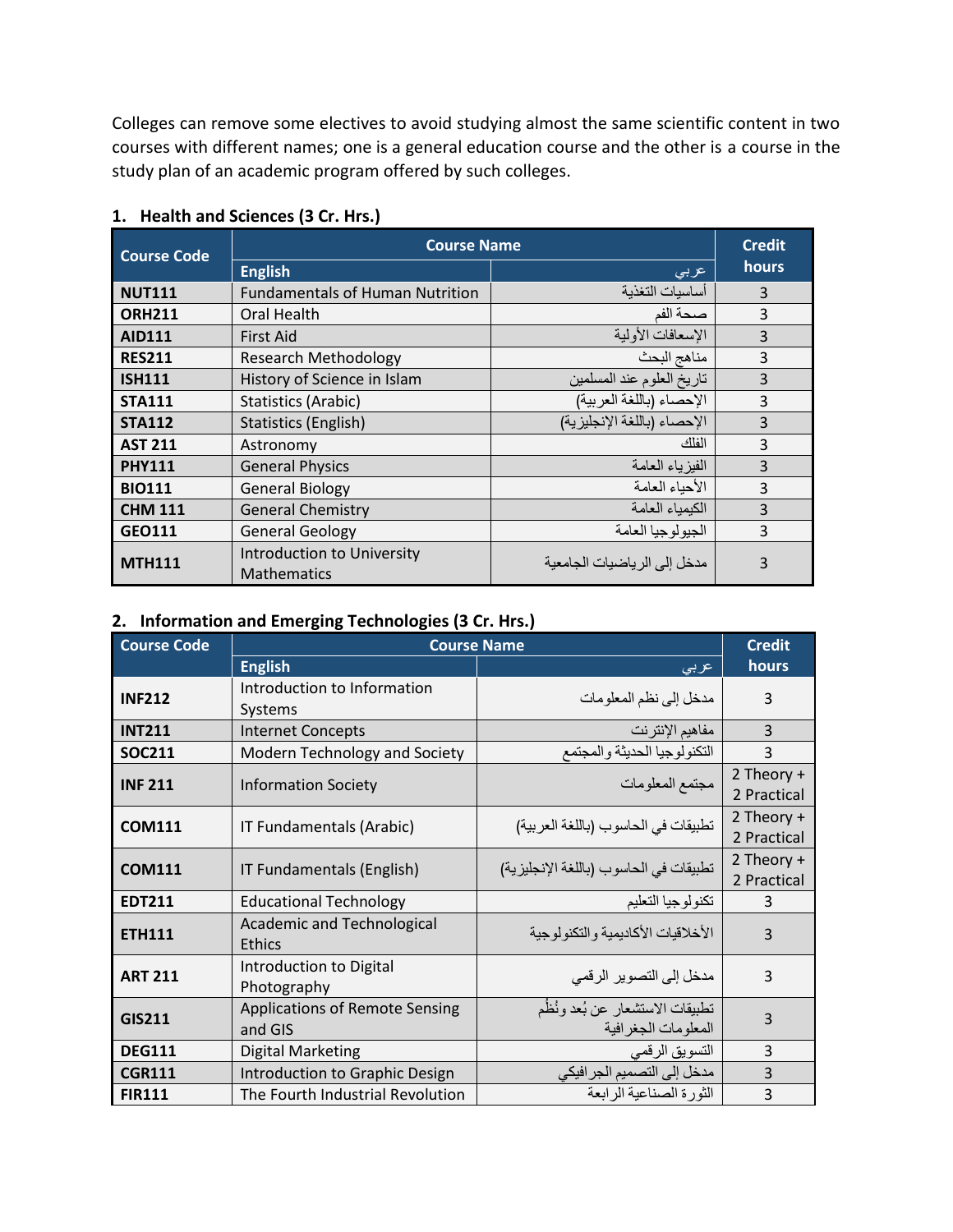| <b>ARI111</b>      | Artificial Intelligence                             | الذكاء الاصطناعي                    | ξ              |
|--------------------|-----------------------------------------------------|-------------------------------------|----------------|
|                    | 3. Humanities and Society (3 Cr. Hrs.)              |                                     |                |
| <b>Course Code</b> | <b>Course Name</b>                                  |                                     | <b>Credit</b>  |
|                    | <b>English</b>                                      | عربى                                | hours          |
| <b>ISH211</b>      | Islamic Civilization                                | الحضارة الإسلامية                   | 3              |
| <b>THI211</b>      | <b>Critical Thinking</b>                            | التفكير الناقد                      | 3              |
| <b>PSY101</b>      | Introduction to Psychology                          | مدخل إلى علم النفس                  | $\overline{3}$ |
| <b>LAW100</b>      | Introduction to Law                                 | مدخل إلى القانون                    | $\overline{3}$ |
| <b>MGT200</b>      | Introduction to Management                          | مدخل إلى الإدار ة                   | $\overline{3}$ |
| <b>ARC 211</b>     | <b>Principles of Architecture</b>                   | مبادىء العمارة                      | 3              |
| <b>ART100</b>      | Introduction to Art (Arabic)                        | مدخل إلى الفنون (باللغة العربية)    | $\overline{3}$ |
| <b>ART110</b>      | Introduction to Art (English)                       | مدخل إلى الفنون (باللغة الإنجليزية) | $\overline{3}$ |
| <b>ART 112</b>     | Introduction to Aesthetics                          | مدخل إلى علم الجمال                 | $\overline{3}$ |
| <b>ARB 113</b>     | The Art of Written Expression                       | فن التعبير الكتابي                  | $\overline{3}$ |
| <b>ENV111</b>      | <b>Environmental Science</b>                        | علم البيئة                          | $\overline{3}$ |
| <b>SOC 111</b>     | Introduction to Sociology                           | مدخل إلى علم الاجتماع               | $\overline{3}$ |
| <b>Der118</b>      | Introduction to Public Relations<br>and Advertising | مدخل إلى العلاقات العامة و الإعلان  | ξ              |
| <b>SOC112</b>      | <b>Communication Between Cultures</b>               | التواصل بين الحضار ات               | 3              |

#### **Laboratories**

USTF has well-equipped laboratories to provide practical hands-on experience to students of all specializations. These laboratories are as follows:

- Statistics laboratories.
- English language laboratories.

The faculty members of the CHS are using the MOODLE Learning Management System (LMS) and Online Learning System (OLS) to enhance the learning process by giving students the opportunity, of accessing the teaching materials while they are away from the University using the internet.

#### **Intensive English Program**

The Intensive English Program (IEP) has two strands: TOEFL and IELTS. The student is free to choose either of them. Each of which has two levels: Advanced or Intermediate. Students whose score is between 480 and 499 on TOEFL or Band 4.5 on IELTS are eligible to register in the Advanced Level. Students whose score is between 450 and 479 on TOEFL, or Band 4 on IELTS are eligible to register in the Intermediate Level. The table below summarizes this information:

#### **IEP Organization**

| <b>Level</b>         | <b>TOEFL</b> | <b>IELTS</b>          |                 |  |
|----------------------|--------------|-----------------------|-----------------|--|
|                      | Paper-Based  | <b>Internet-Based</b> |                 |  |
| <b>Advanced (AD)</b> | 480-499      | $54-60$               | <b>Band 4.5</b> |  |
| Intermediate (INT)   | 450-479      | 45-53                 | Band 4.0        |  |

#### **IEP Structure**

| <b>Level</b> | <b>Organization</b> | <b>Other Courses</b> |
|--------------|---------------------|----------------------|
|              |                     |                      |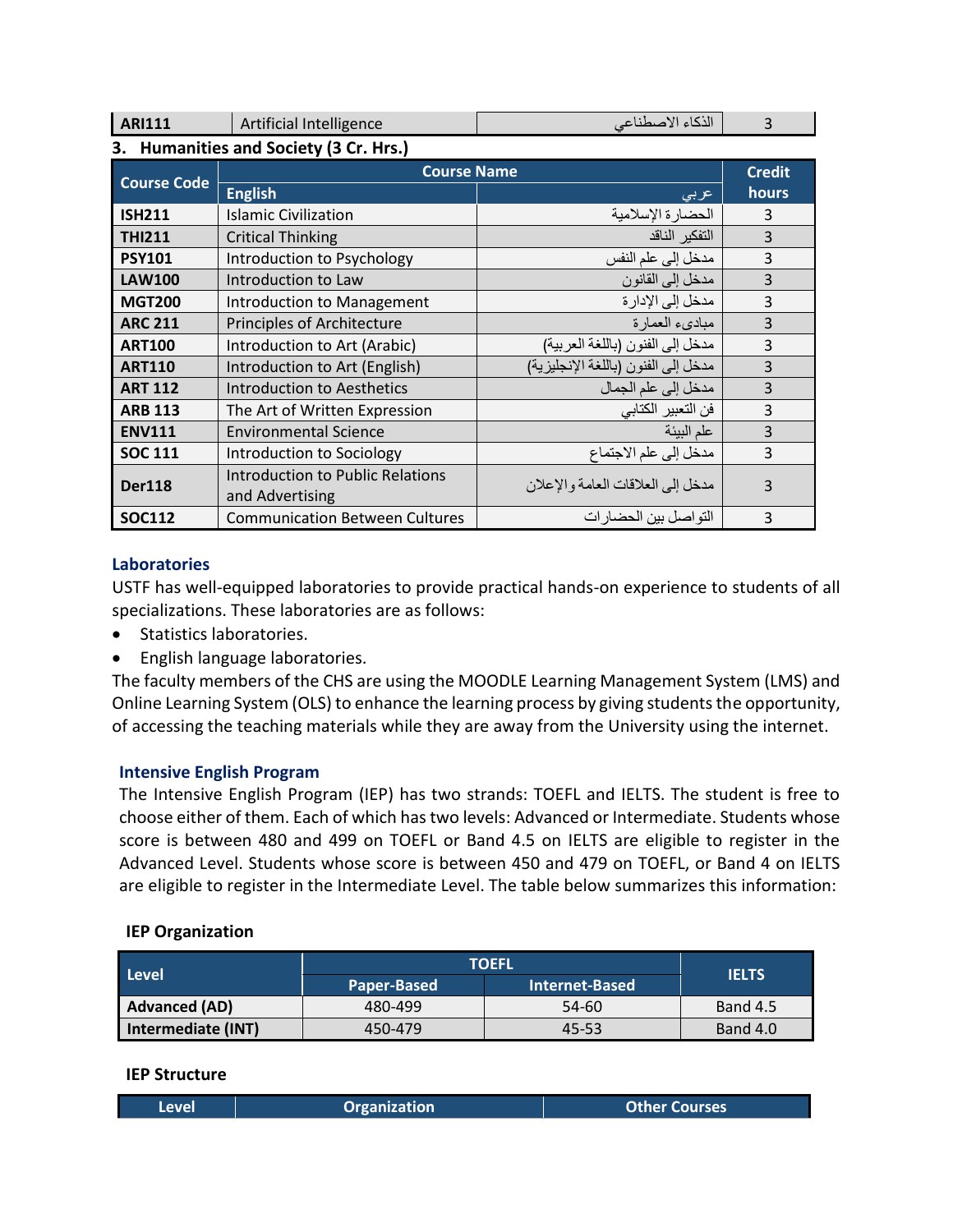| Advanced     | Contact teaching hours: $6 + 3$ for<br>Independent Learning in the English Lab. | Up to 3 additional courses from the<br><b>General Education Courses</b> |
|--------------|---------------------------------------------------------------------------------|-------------------------------------------------------------------------|
| Intermediate | Contact teaching hours: $12 + 3$<br>Independent learning in the English Lab     | 2 additional courses from the<br><b>General Education Courses</b>       |

The Advanced Level Program consists of 9 contact hours per week for 15 weeks. It is suitable to students whose English Proficiency is close to the minimum required level to be admitted in an USTF Program taught in English. It covers the following components:

- 1. **Listening:** The central object of the listening components is to enhance and develop student competence to enable him/her to understand the English language in both academic and social settings. At the beginning of the listening component, emphasis is given to skills such as understanding conversation, identifying main and detailed ideas, and interacting with other students and lecturers in social settings. Later, more emphasis will be placed on comprehending conversations and talks, taking lecture notes and being aware of the structure of a lecture.
- 2. **Speaking:** The objective of the speaking component is to enable students to communicate in English appropriately, fluently and successfully in both academic and social settings where they are required to ask and answer questions, agree or disagree, express their opinions clearly with supporting evidence, give presentations and take part in short debates and discussions.
- 3. **Reading:** The main objective of the reading component is to enable students to become good readers, by developing in them reading skills such as text comprehension, appropriate speed, reading with a purpose, skimming and scanning. To achieve these goals, students will be exposed to a diverse range of text forms and genres.
- 4. **Writing:** Since writing is viewed as a process, it is imperative that students acquire and develop the different steps of the writing process: generating ideas; organizing ideas; editing and revising. Emphasis is also given to grammatical accuracy, lexical appropriateness, fluency and coherence.
- 5. **Vocabulary:** Rather than being developed in isolation, vocabulary is integrated into all skills. The main aim of the vocabulary component is to expand and enrich the students' vocabulary repertoire and enable them to acquire academic vocabulary pertinent to their university studies.
- 6. **Grammar:** Like vocabulary, grammar is not developed in isolation, and is also integrated into the four skills of listening, speaking, reading and writing. The aim of this component is to enable students to acquire both the rules of usage (accuracy) and at the same time to acquire the rules of use (appropriateness) in both spoken and written discourse.
- **7. Test-taking strategies:** In addition to the components listed above, test-taking strategies are an essential element and are incorporated into the program.

| <b>Course Code</b> | Sea. | <b>Course Name</b>                        | <b>Weekly Hours</b> |
|--------------------|------|-------------------------------------------|---------------------|
| <b>TOE111</b>      |      | TOEFL AD/ Grammar and Test Practice       |                     |
| <b>TOE112</b>      |      | TOEFL AD/ Independent Learning            |                     |
| <b>TOE113</b>      |      | TOEFL AD/ Listening, Speaking and Reading |                     |

#### **Courses of the TOEFL programs**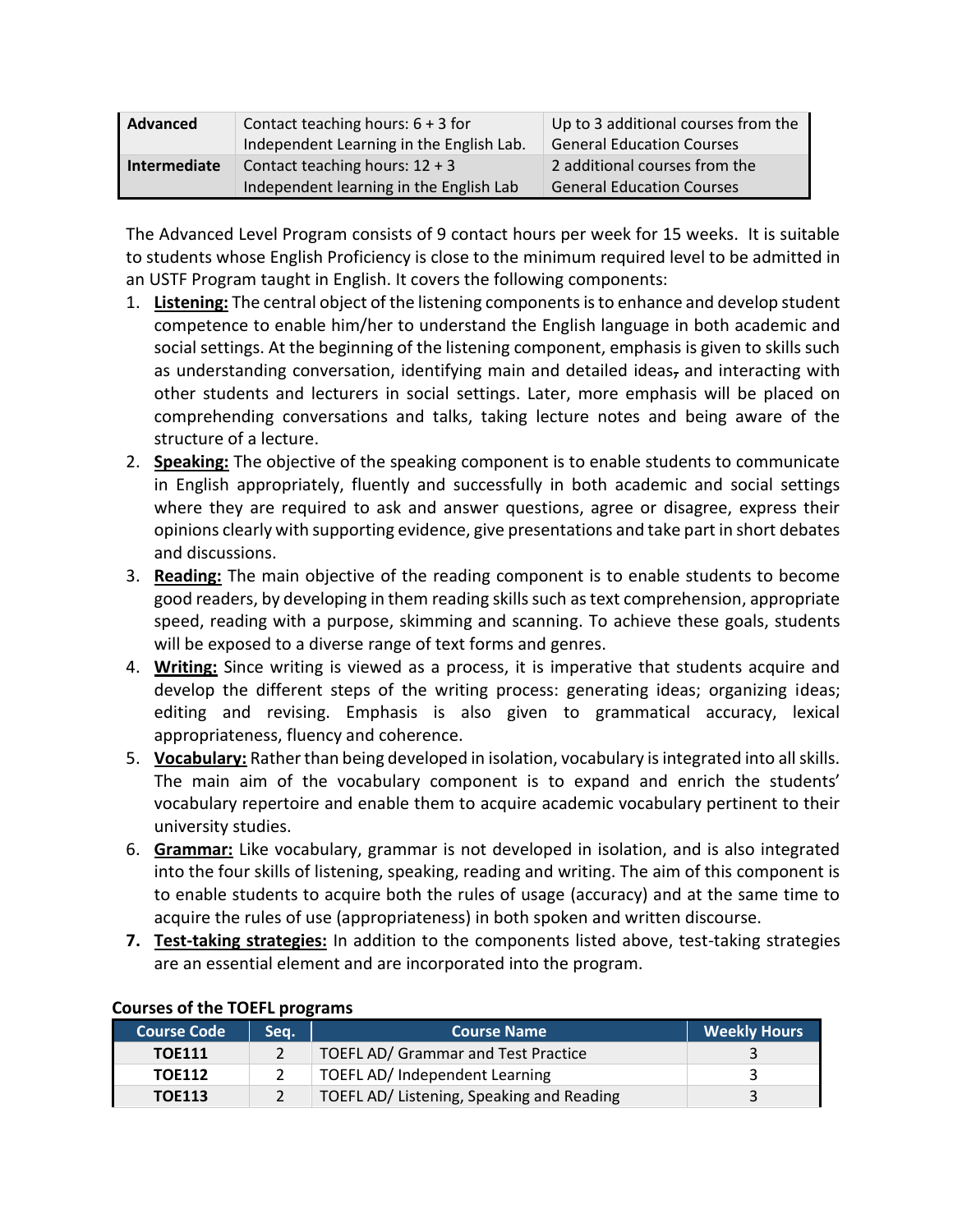| <b>TOE114</b> | <b>TOEFL INT/ Grammar</b>         |   |
|---------------|-----------------------------------|---|
| <b>TOE115</b> | TOEFL INT/ Independent Learning   | 3 |
| <b>TOE116</b> | TOEFL INT/ Listening and Speaking | 2 |
| <b>TOE117</b> | <b>TOEFL INT/ Reading</b>         | ર |
| <b>TOE118</b> | <b>TOEFL INT/ Test Practice</b>   |   |

#### **Courses of the IELTS programs**

| ourse         | Seq. | <b>Course Name</b>                     | <b>Weekly Hours</b> |
|---------------|------|----------------------------------------|---------------------|
| <b>TEL111</b> | 3    | IELTS AD/ Independent Learning         |                     |
| <b>TEL112</b> | 3    | IELTS AD/ Listening and Speaking       | 3                   |
| <b>TEL113</b> | 3    | IELTS AD/ Reading and Writing          | 3                   |
| <b>TEL114</b> | 3    | <b>IELTS INT/ Independent Learning</b> | 3                   |
| <b>TEL115</b> | 3    | <b>IELTS INT/ Listening</b>            | 3                   |
| <b>TEL116</b> | 3    | <b>IELTS INT/ Speaking</b>             | 3                   |
| <b>TEL117</b> | 3    | <b>IELTS INT/ Reading</b>              |                     |
| <b>TEL118</b> | 3    | <b>IELTS INT/Writing</b>               | 3                   |

**Students exit the IEP successfully if they achieve one of the following:**

| <b>TOEFL</b> |             |  | <b>FLTS</b> |
|--------------|-------------|--|-------------|
| Paper-Based  | <b>Band</b> |  |             |
| 500          |             |  | ۰           |

#### **General Education Program Courses Description**

#### **Compulsory Courses (15 Cr. Hrs.)**

#### **Islamic Culture (For Arabs): ISL111 (3 Cr. Hrs.)**

This course aims at providing students with knowledge about culture, Islamic faith and beliefs, sources of legislation and characteristics of Islam. It will also deal with some contemporary issues from an Islamic perspective such as human rights, women status, globalization and environment. **Islamic Culture (For Non-Arabs): ISL112 (3 Cr. Hrs.)**

This course aims to develop the student's understanding of the Islamic culture and thought. It familiarizes students with the Islamic vocabulary, concepts and values as well with a clear and detailed background on the religion of Islam. This course discusses the concept of culture, introduction to Islam, Islamic faith and beliefs, sources of legislation and characteristics of Islam, and deals with some contemporary topics such as the concept of human rights in Islam, woman status, globalization and environment.

#### **Emirates Society: EMS111 (3 Cr. Hrs.)**

This course covers topics related to the nature of UAE society before and after the discovery of oil, and its effect on the political, geographical, cultural, social and educational aspects of national life.

#### **English Communication Skills: ENG111 (3 Cr. Hrs.)**

This course aims to satisfy students' immediate needs in the communication in English language in both their academic environment and their future needs as professionals. It covers, among other things: the concept of human communication and its problems; communication and culture; telephoning; interview skills; conducting and participating in meetings; note-taking;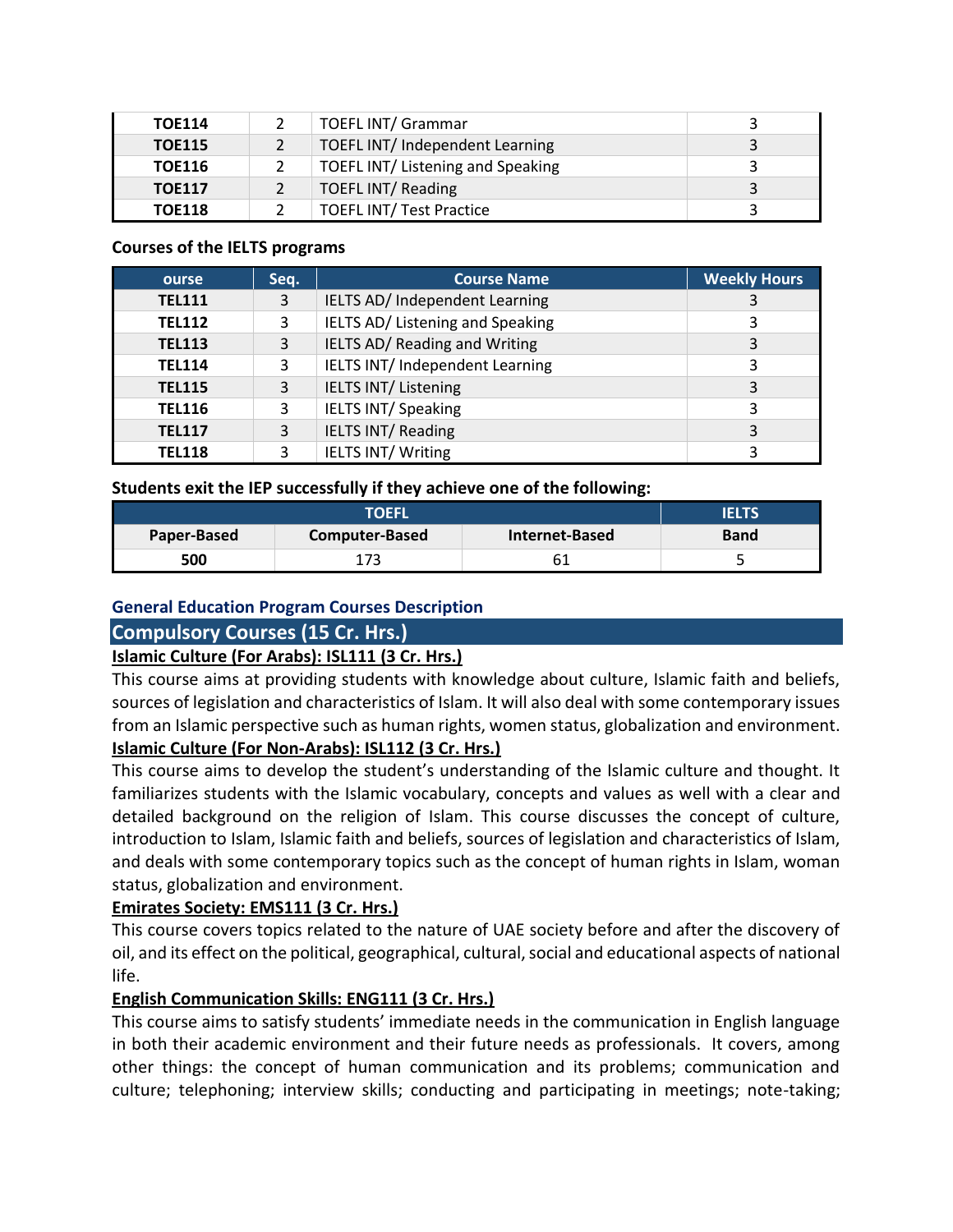presentation skills; knowing audience; developing a positive public image; writing for the web. The course is practically oriented to ensure interactivity by the students playing a very active and constructive role.

#### **Communication Skills in Arabic Language (For Arabs): ARB111 (3 Cr. Hrs.)**

The course discusses fundamentals of communication in Arabic regarding its significance, components and goals. The course aims at developing the skills of listening, speaking, reading and writing which students need for their professional and social life. Throughout the course, participants discuss and analyze a variety of literary and scientific texts.

#### **Communication Skills in Arabic Language (For Non-Arabs): ARB112 (3 Cr. Hrs.)**

This course aims at providing non-Arab students with communication skills in the Arabic language. It focuses on the following skills: reading, writing, speaking and listening. It also aims at encouraging students to communicate in Arabic in their environment, university and society.

#### **Innovation, Entrepreneurship and Sustainability: IES111 (3 Cr. Hrs.)**

This course is developed for the UAE based on decades of practices and experiences of teaching innovation and entrepreneurship at Stanford University that has fueled innovation and high growth in Silicon Valley in California, USA. The goal of the course is to equip the next generation of leaders in the UAE with an innovative and entrepreneurial mindset and its related core skills. The sustainability part of the course is designed to analyze air pollution, the carbon cycle, water and energy and their role in a sustainable future.

#### **Elective Courses (9 Cr. Hrs.)**

#### **1. Health and Sciences Group (3 Cr. Hrs.)**

#### **Fundamentals of Human Nutrition: NUT111 (3 Cr. Hrs.)**

This course discusses the fundamental principles of human nutrition and their application to food selection. Emphasis is placed upon the essential nutrients and their vital importance as well as the recommended dietary allowances and other dietary guidelines, which promote health maintenance and disease prevention. Moreover, it answers the questions how Nutrition can adjust the lifestyle based on what is learned.

#### **Oral Health: ORH211 (3 Cr. Hrs.)**

This course defines the responsibilities of the individual within community dental health education with emphasis on the etiology of dental disease, methods for prevention and principles of nutrition in relation to oral health and preventive dentistry.

#### **First Aid: AID111 (3 Cr. Hrs.)**

This course aims to teach the skills and knowledge critical to saving life and minimizing the severity of injury or sudden illness. Safety awareness and accident prevention are emphasized.

#### **Research Methodology: RES211 (3 Cr. Hrs.)**

The course provides students with some basic tools of research methods in different fields. It covers the research process including formulating research questions, sampling and surveying, measurement (scaling), data organization, data analysis, methods of extracting knowledge from the readable materials, searching for relevant references and writing research reports.

#### **History of Science in Islam: ISH111 (3 Cr. Hrs.)**

The course consists of four units. The first elaborates on introductory aspects related to history of science in general and the science in the context of Islamic Culture in particular. This unit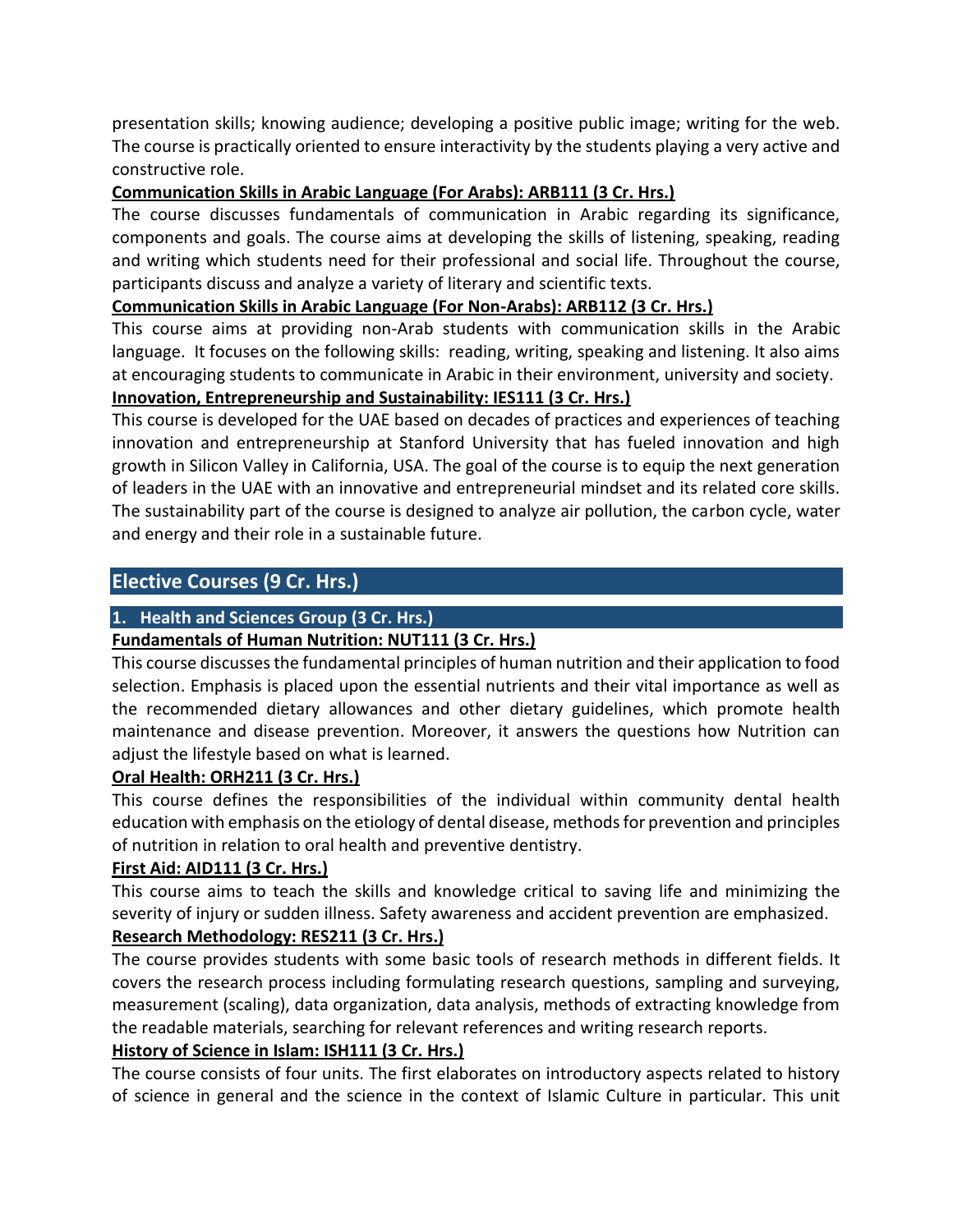includes nature of human knowledge, the term science and scientific method, significance of the recent concern of studying history of science, scientific achievements of ancient nations and the cultural context of the scientific accomplishments of the intellectuals of the Islamic Culture. The second unit is devoted to the achievements of the scientists of this culture in medical sciences and prominent figures in these fields. The third unit concentrates on the field of natural sciences, mathematics and prominent figures in these fields in the context of the Islamic Culture. The fourth unit discuss the agricultural endeavors in the Islamic culture in addition to the impact of this culture on the scientific progress in Europe.

#### **Statistics: STA111 (3 Cr. Hrs.)**

This course is designed for students who need to gain skills in the basic statistics knowledge. It covers the essential statistical topics that students are expected to know. It is a basic course where essential material in statistics is covered. The first part of the course deals with data tabulation and calculation of descriptive measures. The second part covers basic concepts of probability, probability laws of addition and multiplication and bays' law. The third part covers some discrete and continuous distribution, where the emphasis is on the Standard Normal Distribution. The fourth part covers the linear regression analysis and correlation.

#### **Astronomy: AST211 (3 Cr. Hrs.)**

This course clarifies the significance of astronomy, which aims at understanding mysteries of the universe. The course starts with historical context of astronomy and continues to explore later developments. The course explains the determination of coordinates of the astronomical planetarium and identification of the asteroid's astrocytes. The course tries to direct our understanding to the ocean (the ground) and beyond (the Solar System and others), and the study of the moon and its relationship to the land. The course describes how calendars are calculated and the phenomena related to its movement (tides, eclipses) are determined. The course also involves determination of prayer timings and geographical trends in the nature with the use astronomical devices, which are used for such purposes, and includes a study of the life of giant stars, nebulae, black holes and white dwarfs.

#### **General Physics: PHY111 (3 Cr. Hrs.)**

This course is designed for students who need to gain knowledge about the applications of physics in everyday life. It also focuses on how to use logic and similarities to make difficult problems even simpler before we use mathematics. The course includes a statement of physical rules that govern the means of modern technology (television, radio, microwaves, mobile phones, computers and Global Positioning Systems. It also shows how to get electricity and how to use it, heat physics, food, and motion.

#### **General Biology: BIO111 (3 Cr. Hrs.)**

This course provides students with general knowledge in biology. The students are provided with a basic knowledge of chemistry of living materials, the cell structure, types and functions. The students are also provided with good knowledge concerning cell division, general embryology and genetics. A basic knowledge about the morphological features of the tissues and recognize their roles in forming organs and organisms integrates the above information. The students are also provided with brief knowledge concerning human health and common diseases.

#### **General Chemistry: CHM111 (3 Cr. Hrs.)**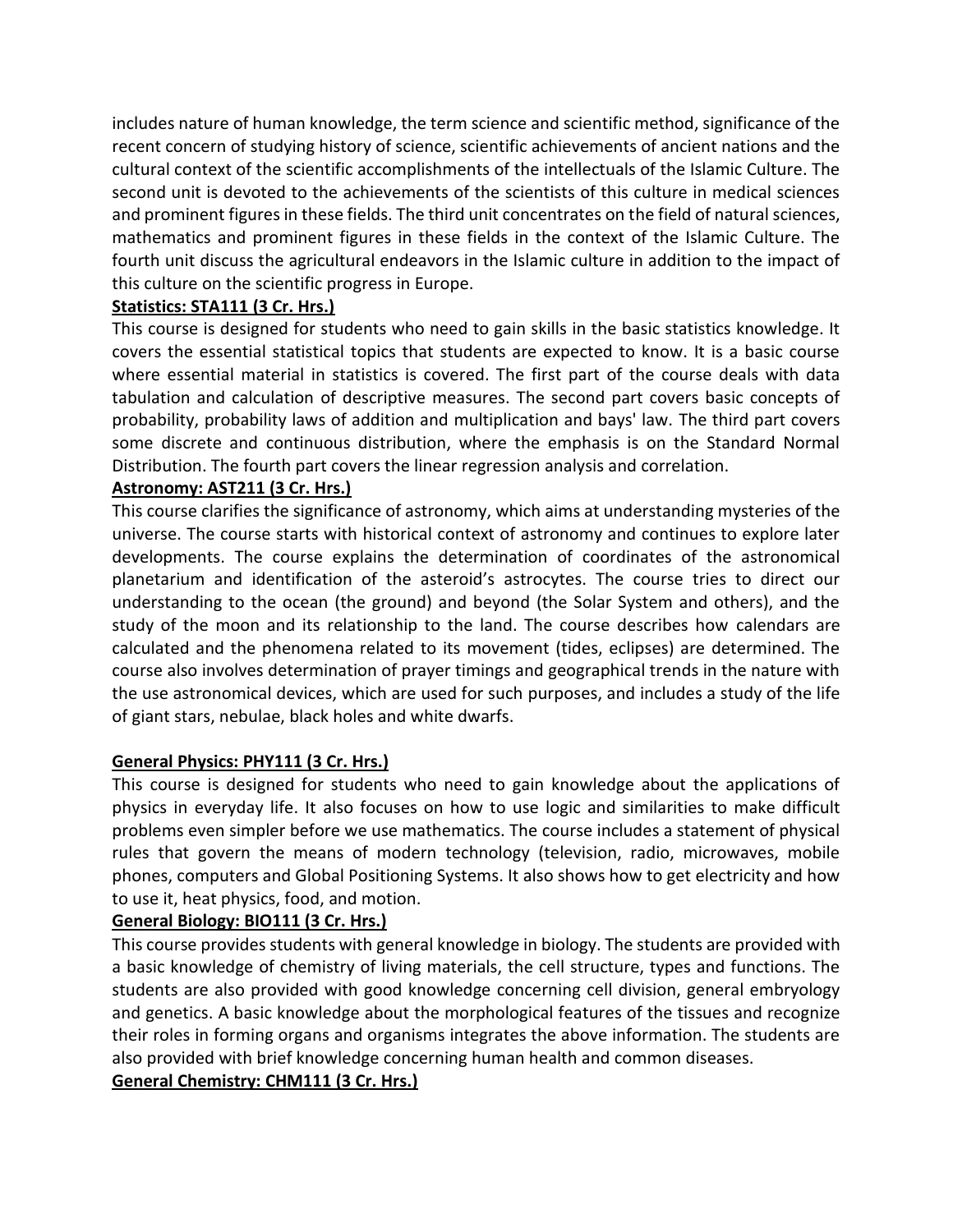The course aims to provide students with the basic knowledge of chemical principles needed for the daily life. It deals with the development of life on Earth from its origins (Chemistry of life and Cells) and the characteristics of living things.

#### **General Geology: GEO111 (3 Cr. Hrs.)**

A Science includes both theoretical and laboratory components. The course is directed towards anyone who has an interest in earth science. The course involves a survey of all major topics of physical geology, including mineralogy, petrology, crystal chemistry, geologic time, surface processes, volcanic activity, rock deformation, mountain Building and plate tectonics. Field excursions supplement the lecture and laboratory material.

#### **Principles of Mathematics: MTH111 (3 Cr. Hrs.)**

This course deals with algebraic equations of degree 1 and 2. It also covers elementary ideas of plane geometry: cartesian coordinates system, equations of line and circles. Linear inequalities and systems of inequalities are also introduced. Basic notions of real functions such as limits, continuity and differentiability are studied along with simple applications. Basic knowledge about matrices and their algebra is also provided.

#### **2. Information and Emerging Technologies Group (3 Cr. Hrs.)**

#### **Introduction to Information Systems INF212: (3 Cr. Hrs.)**

The purpose of this course is to introduce the topic of information systems and how organizations use it to support a variety of tasks ranging from basic day to day activities to creating competitive edge in the marketplace. It will focus on topics such as business process re-engineering, collaborative computing, electronic commerce, the impacts of information systems upon organizations and society, ethical use of information systems, types of information systems and how to analyze and design information systems.

#### **Internet Concepts INT211: (3 Cr. Hrs.)**

This course is designed as an introduction to the Internet and world wide web. It starts by introducing the history of the Internet and includes the use of Internet applications and the basics of web page and web site production, and continues with matters such as Internet security, cookies and viruses.

#### **Modern Technology and Society: SOC211 (3 Cr. Hrs.)**

The course starts with defining key terms such as: science, engineering and technology then it deals with the history of technological developments that changed society, philosophical theories of interaction, ethical and legal issues pertinent to the use of modern technology and entrepreneurship in modern technology. In addition, the course describes the roles modern technology play in shaping the lifestyle of individuals and society, the economy and health. Other issues such as: the impact of modern technology on the environment, how individuals interact with technology and immerging and future technologies with their possible effects are also discussed.

#### **Information Society: INF211 (3 Cr. Hrs.)**

The course focuses on the information revolution in all fields around the world. It concentrates on the characteristics of the information society, its consequences, challenges and future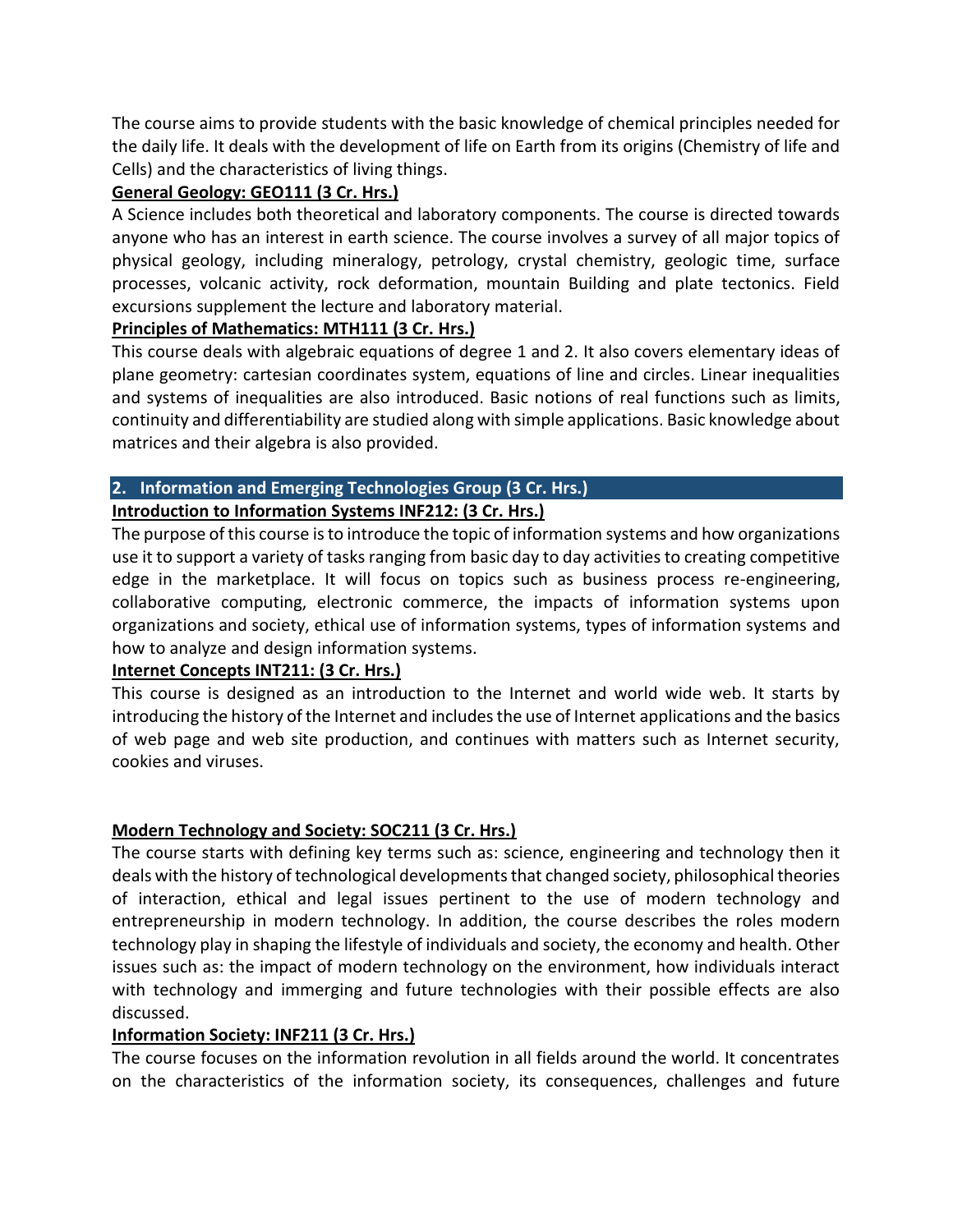implications on Arab society under the information revolution and the international information market map.

#### **IT Fundamentals: COM111 (3 Cr. Hrs.)**

With the explosion of computer technology, knowledge of computing applications as tools for all disciplines has become a necessary asset. This course is an introduction to the most common software applications and includes hands-on use of microcomputers and some of the major commercial software. These software packages include typical feature such as word processing, spreadsheets, presentations, and other features found in current software packages. On course completion, students will exhibit proficiency with software applications and demonstrate knowledge of computer concepts and components.

#### **Educational Technology: EDT211 (3 Cr. Hrs.)**

This introductory course surveys the field of educational technology through the historical development of educational technologies, an overview of modern classroom applications and an examination of trends and issues surrounding the use of technology for teaching and learning.

#### **Academic and Technological Ethics: ETH111 (3 Cr. Hrs.)**

The course is concerned about ethical issues related to the misuse of scientific and technological advances, miscommunication of scientific research results, the ethical aspects related to the actual practice of scientists in their scientific endeavors and the lack of ethics in all facets of academic character at all levels of educational standing. The course starts with clarifying the relevance of discussing ethical issues in the present age. Then, it discusses examples of misbehaving by students and instructors in educational institutes at all levels. The course further discusses examples of the random growth of modern technology without paying attention to ethical standards and finally sheds some light on the miscommunication and fraud in research results among scientists. Stress is made on case studies related to aspects mentioned above.

#### **Introduction to Digital Photography: ART211 (3 Cr. Hrs.)**

Introduction to the history of fine art photography; color correction; scan and prepare images for printing; adjust contrast and tonality. Review of all relevant tools found in Adobe Photoshop software. Understand managing image files, saving, opening, uploadin and posting. Electronic images… their scaling and use: imaging for the Internet. Gain proficiency with image editing for maximum image impact. File size and print size... how to use layers, adjustment layers and resize images.

#### **Applications of Remote Sensing and GIS: GIS211 (3 Cr. Hrs.)**

This course introduces students to the basic elements of spatial sciences, including global positioning system (GPS), remote sensing (RS) and geographic information system (GIS). Students are taught how to locate themselves and determine their direction with a GPS. Students will study data collection, acquisition and processing in a much wider way than the visible spectrum, including: infrared (IR), ultraviolet (UV) and microwave zones of the electromagnetic spectrum in the remote sensing (RS). Finally, students will learn how to capture, store, retrieve, display and interpret data through GIS; identify the art of image interpretation and enhancement.

#### **Digital Marketing DEG111: (3 Cr. Hrs.)**

This course is designed to expose the student to the myriad of ways in which basic business functions can be enhanced through information technology. The primary areas of emphasis will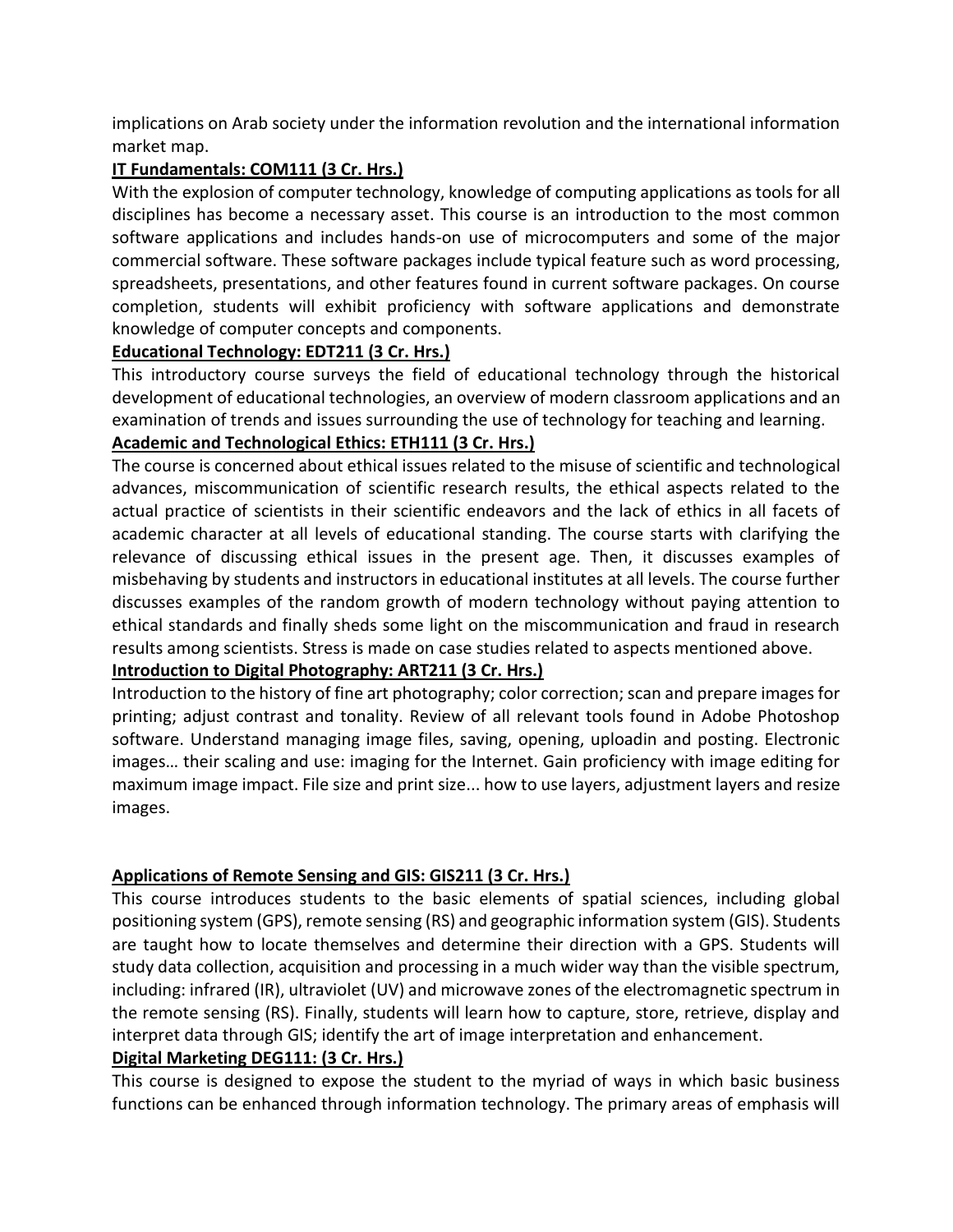be marketing and the many elements comprising the internet. These elements include such issues as website design, web and data analytics, search engine optimization, social media marketing, and the implementation of the marketing mix within the digital medium.

#### **Computer Graphics: CGR111 (3 Cr. Hrs.)**

This course presents the basic principles and techniques for computer graphics on modern graphics hardware. Students will gain experience in interactive computer graphics. Topics include: two-dimensional (2D) viewing, three-dimensional (3D) viewing, perspective, lighting and geometry. This course will introduce students to all aspects of computer graphics including hardware, software and applications. Students will gain experience using a graphics application programming for completing several programming projects.

#### **The Fourth Industrial Revolution: FIR111 (3 Cr. Hrs.)**

This course illustrates that the fourth industrial revolution is very much driven by intelligence in powering decision-making and processes. This course is designed to offer students an introduction to fourth industrial revolution and provides a coverage of key fourth industrial revolution technologies and trends; the changes it will generate and the benefits of its application; the different provided opportunities and posed challenges; and how organizations can reap the fourth industrial revolution benefits.

#### **Artificial Intelligence: ARI111 (3 Cr. Hrs.)**

This course shows artificial intelligence can make computers learn, plan and solve problems autonomously. The main course topics include problem solving, reasoning, planning, natural language understanding, computer vision, automatic programming and machine learning. Methods for problem solving are useful both for reasoning and planning. Both natural language understanding and computer vision can be solved using methods developed in the field of pattern recognition. This course focus on the fundamental knowledge for understanding artificial intelligence. It will also introduce some basic search algorithms for problem solving; knowledge representation and reasoning; pattern recognition; fuzzy logic; and neural networks.

#### **3. Humanities and Society Group (3 Cr. Hrs.)**

#### **Islamic Civilization: ISH211 (3 Cr. Hrs.)**

Like other great civilizations, Islamic Civilization has great impact on humanity. Therefore, the course designed carefully for students to acquire its basic concepts. Then, the course highlights the spiritual, roles, physical and cultural bases of the Islamic Civilization. Moreover, the course sheds lights on its important achievements of Islamic Civilization in the various fields such as medicines, arts and literature. Finally, the Islamic Civilization course concludes with how civilizations contribute to the enrichment of each other.

#### **Critical Thinking: TH1211 (3 Cr. Hrs.)**

Critical thinking studies a process which is indispensable to all educated persons - the process by which human develops and supports his beliefs and evaluate the strength of arguments made by others in real-life situations. It includes practice in inductive and deductive reasoning, argument structure and identification, validity and strength of arguments, presentation of arguments in oral and written form, and analysis of the use of language to influence thought. The course also applies the reasoning process to other fields such as business, science, law, social science, ethics, and arts.

#### **Introduction to Psychology: PSY101 (3 Cr. Hrs.)**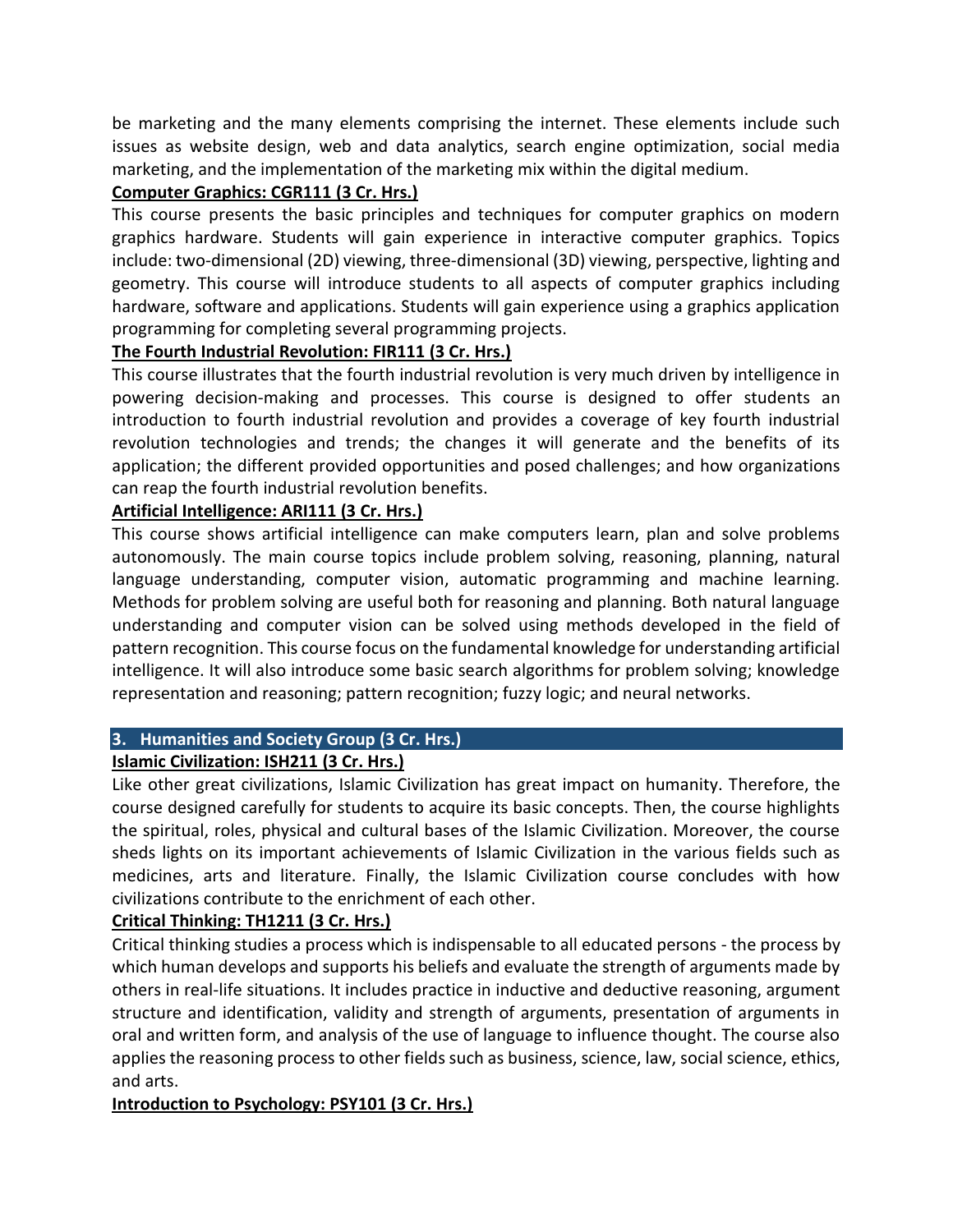This course deals with clarifying the concept of psychology as a science and identifying its various fields. The course also deals with the principles and laws that govern different behavioral phenomena. The course presents the basic research methods used in psychology and clarifies its relationship with other sciences. The course also deals with a general idea of some psychology theories explaining human behavior, as well as some important concepts in psychology such as human behavior, motives and emotions, feeling and perception, memory, intelligence and psychological disorder, and a set of applied models for interpreting human behavior in light of these concepts.

#### **Introduction to Law: LAW100 (3 Cr. Hrs.)**

The course deals with the study of the general theory of law in terms of: the definition of law, the characteristics of the legal rule, its relationship to other social rules, branches of law, its official and interpretative sources, the scope of application of the law in terms of place and time, and the interpretation of the law.

The course also deals with the study of the general theory of the right in terms of: the definition of a right, its relevance to the law, the types and divisions of rights, the persons of the right (the natural person - the legal person), the place of the right, the means of protecting it, its sources, its use, its proof, and the methods of its termination.

#### **Introduction to Management MGT200: (3 Cr. Hrs.)**

This course introduces the student to the four fundamental managerial functions i.e. planning, organizing, leading and controlling to teach them how to perform as an efficient and effective manager. The challenges faced by the contemporary managers in dealing with today's changing business environment are discussed in detail in terms of different managerial roles and desired skills. This course will effectively prepare the students to undertake more advanced and specialized courses within the management discipline. The course provides a holistic view of management studies, and arouses their further interest in pursuing this discipline.

#### **The Principles of Architecture and Art: ARC211 (3 Cr. Hrs.)**

The course introduces the student to the world of architecture and art through a series of lectures which highlight this subject by exploring visual presentations, videos, and slideshows. In addition, the course gives the student the chance to practice what he has visualized by creating drawings, pictures, and other media outcomes as required.

#### **Introduction to Art: ART111 (3 Cr. Hrs.)**

This course introduces art from prehistoric times to the present. It introduces the understanding and enjoyment of art. While examining the role that the visual arts have played in the development of the human cultures, the student is exposed to a wide variety of artistic media through the study of painting, architecture, design, photography and the decorative arts.

#### **Introduction to Aesthetics: ART112 (3 Cr. Hrs.)**

The aim of the course is to allow students to research and study the philosophy of aesthetics, discussing the problem of aesthetics concerns, the theory of beauty and the theory of arts. This course will enable students to develop knowledge for human life and culture, which would help them to utilize the aspects of aesthetics value in their professional practices and communication behavior.

#### **The Art of Written Expression: ARB113 (3 Cr. Hrs.)**

The course analyzes writing practices within and across disciplines, recognizing the role writing plays in consolidating knowledge in a retrievable form which is easily accessible within each